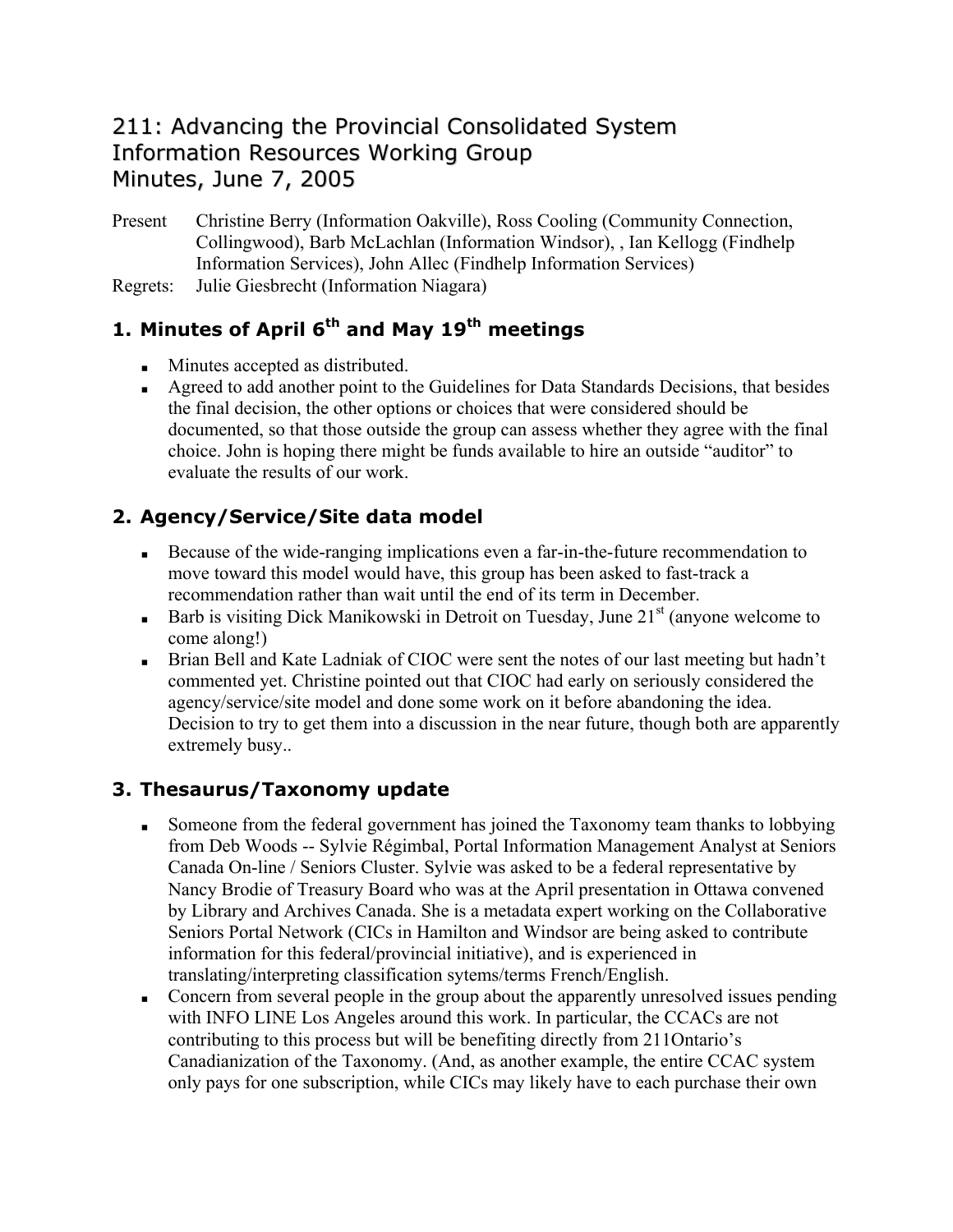subscription. John will report back what he can find out on the progress of a memo of understanding and other negotiations.

- Findhelp is to meet with Joan Hill and Janice Whyte of the CCACs sometime in June. Brian Bell and others apparently talked to the CCACs a year ago about XML importing/exporting with CIOC, and Ross did some work in that area.
- The whole area of incorporating the Taxonomy into CIOC and setting CIOC up for Taxonomy updating still to be resolved.

#### **4. Data sharing developments**

- Ian reported that Kate is ploughing through all the import/export issues, should have a testing version perhaps by June 11th. It looks like it will be quite sophisticated, although maybe relatively slow at first.
- Ottawa is officially switching to CIOC next week, and major work has been done on the bingual functionality.
- Of the three major centres that are not CIOC-based:
	- Waterloo will be working on matching CIOC's import/export function from their end;
	- London's HealthLine.ca will not be switching to CIOC (did they have reservations about CIOC not -- then -- being a bilingual tool?) but the data transfer is working okay via Excel; having them fragment their address data along the lines of CIOC would solve 80% of the issues;
	- Findhelp is likely starting a phased transition to CIOC very soon; Lesley Russell has been hired for a full day of super-user training next week.
- Of the several smaller centres who are not CIOC-based (eg Sarnia, Stratford), Ian is encouraging them to piggy-back their data with those of larger centres, to simplify things for everybody.

#### **5. Inclusion Policy**

- Barb found an online version of Dick Manikowski's article on constructing the perfect inclusion policy (remembering its part of the materials for the CRS training) and will distribute to all.
- Iohn suggested we aim to draft at least what we all consider the top priority services at the next meeting.

#### **6. Name authority**

- Consensus that from what people remember and have seen of the very early Name Authority used about twenty or so years ago, it likely won't be much help in the current environment (re online public listings, shared data, etc).
- Barb and Christine will do some preliminary research.
- It would be very useful for all of us to have direct access to looking at the Ontario-wide data collection (30,000 records?) specifically to investigate naming practices. Ian will think about (Virtual Private Network?)…..